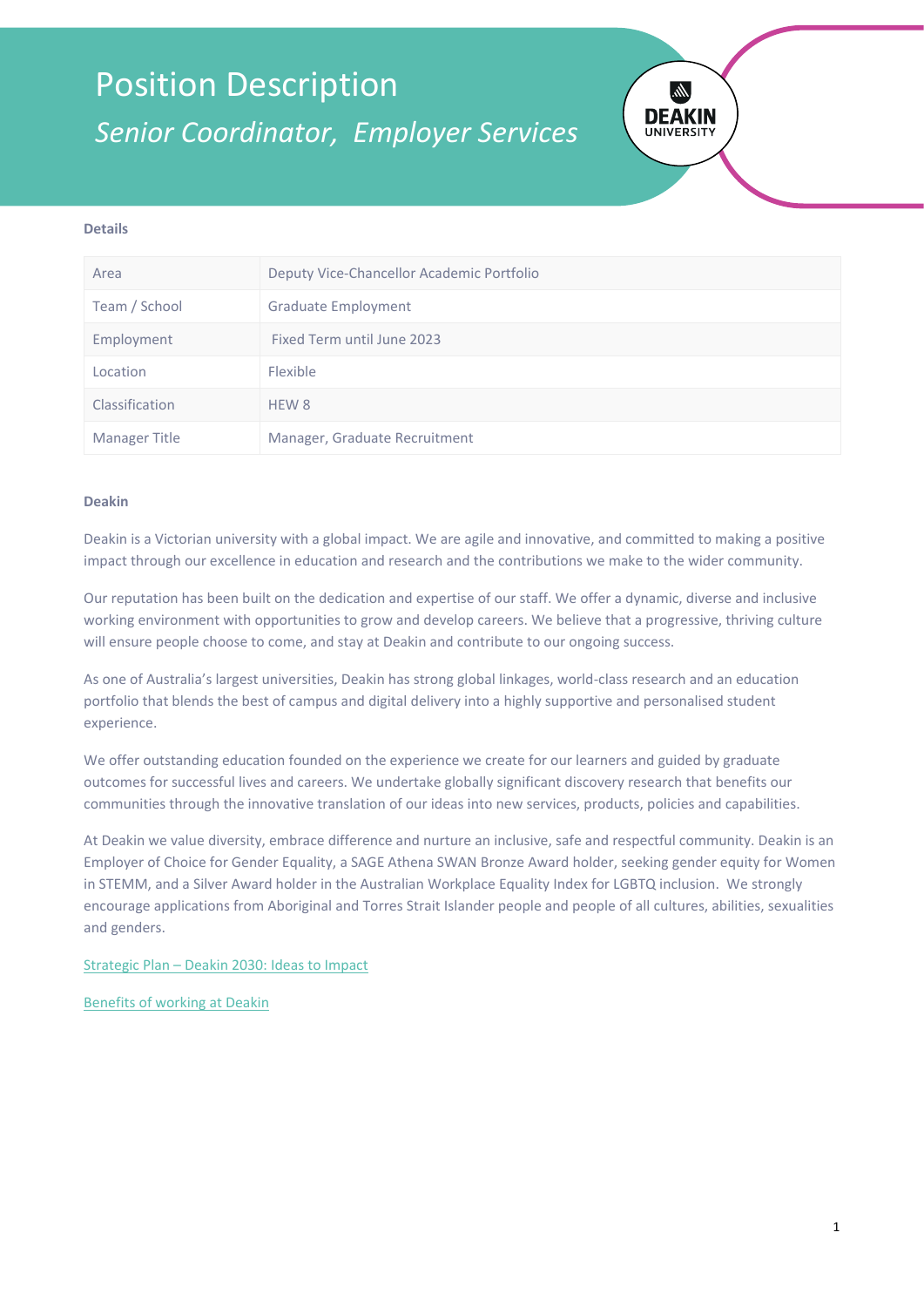## Position Description *Senior Coordinator, Employer Services*



### **Overview**

To provide coordination of the Employer Services operations within the Graduate Employment Team. This position will work to implement systematic and scalable processes to manage partnerships with employer segments and recruitment agencies to promote the Deakin graduate brand; source employment opportunities for students, promote job vacancies, and connect students and graduates with recruitment pipelines. It also contributes to the broader operations of the Graduate Employment Team.

This position will work closely with the Manager, Graduate Recruitment and key stakeholders in the Graduate Employment Team, including the executive team, to ensure collaborative and effective delivery of recruitment services across all Campuses and the Cloud.

#### **Accountabilities**

.

- Coordinate Recruitment Services operations to implement systematic and scalable processes to manage partnerships with employer segments and recruitment agencies
- Coordinate the development of employer relationships and promotion of the Deakin graduate brand to improve graduate outcomes of Deakin students and graduates
- Deliver responsive and innovative Recruitment services to facilitate student and graduate employment.
- Ensure customer relationship management information is up to date to maintain accuracy and integrity of analytics and reporting.
- Coordinate continuous quality improvement and review of recruitment operations in keeping with changes in the Division, Deakin and external environment.
- Support the Graduate Employment Divisional operations and enable the Graduate Recruitment components of the University Graduate Employment strategy.

### **Selection**

### *Qualifications and experience*

- A tertiary qualification in a relevant field, or an equivalent combination of relevant experience and/or education/training
- Extensive experience in talent acquisition, graduate recruitment, human resources or a similar field.
- Alignment to the Role Capabilities outlined in the Position Description.

#### **Capabilities**

- **Analysis and Problem Solving**: Sources relevant information; identifies problems, and offers sustainable, practical solutions
- **Digital Literacy:** Interprets and distils information; produces clear communications through a variety of digital platforms